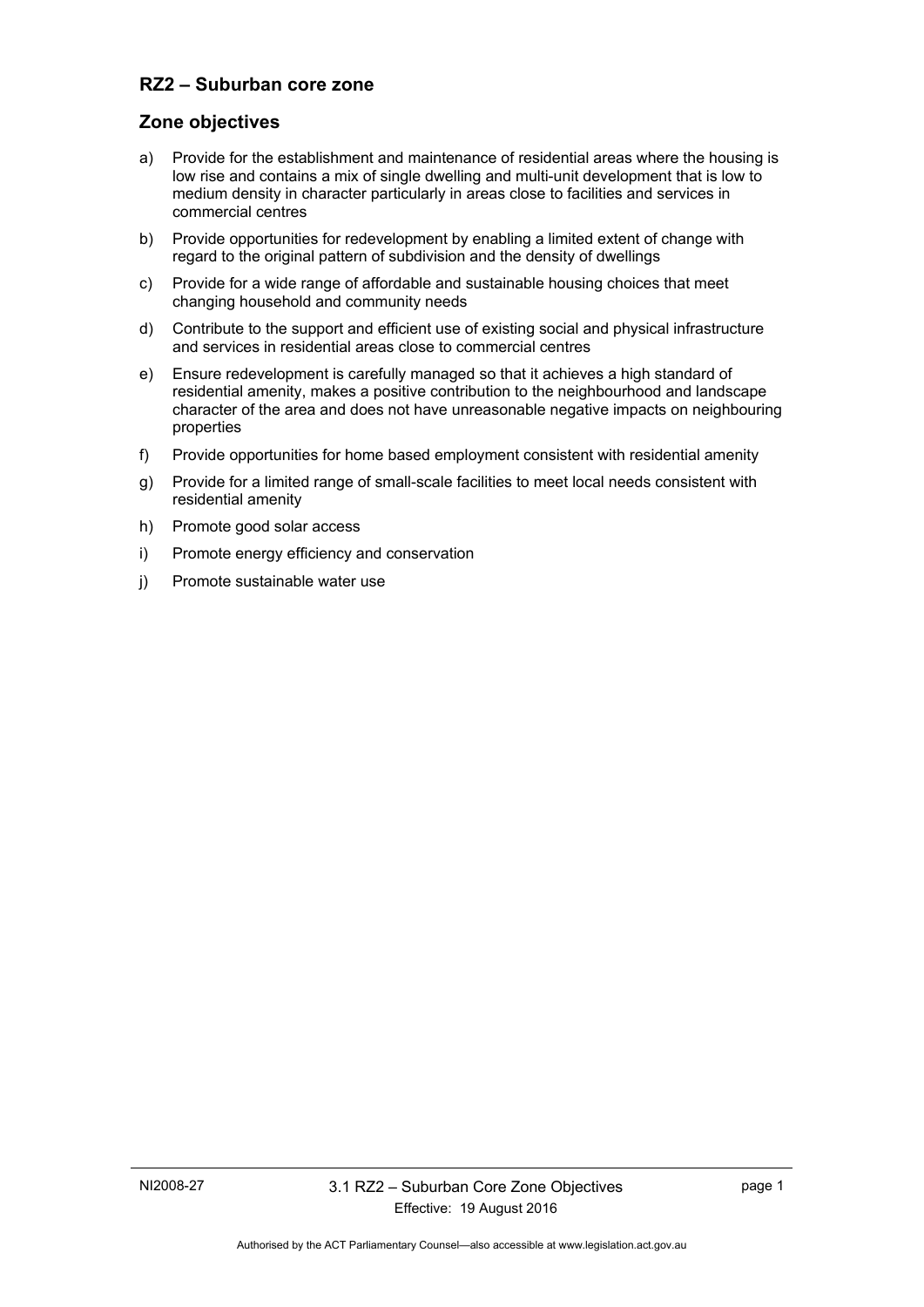# **RZ2 – Suburban core zone development table**

#### **EXEMPT DEVELOPMENT**

Development approval is not required. Building approval may be required. On leased land, development must be authorised by a lease.

Single dwelling housing – new residential land, subject to section 20 and schedule 1 of the Planning and Development Regulation 2008.

Exempt development identified in section 20 and schedule 1 of the Planning and Development Regulation 2008.

### **ASSESSABLE DEVELOPMENT**

Development application required.

On leased land, development must be authorised by a lease.

**MINIMUM ASSESSMENT TRACK** 

**CODE** 

Development application required and assessed in the code track

#### **Development**

Single dwelling housing that complies with the relevant rules, except where exempted from requiring development approval by section 20 and schedule 1 of the Planning and Development Regulation 2008.

Development specified as additional code track development in a suburb precinct code for land shown on the relevant suburb precinct map

Varying a lease to do one or more of the following:

1. express or change the number of approved or lawfully erected dwellings

2. allow a *secondary residence* where erection of a *secondary residence* has been approved

3. remove, relocate or change easements.

### **MINIMUM ASSESSMENT TRACK MERIT**

Development application required and assessed in the merit track, unless specified in schedule 4 of the Planning and Development Act 2007 (as impact track)

| <b>Development</b>                                                                                                                                |                                                                                    |  |
|---------------------------------------------------------------------------------------------------------------------------------------------------|------------------------------------------------------------------------------------|--|
| ancillary use                                                                                                                                     | parkland                                                                           |  |
| boarding house                                                                                                                                    | residential care accommodation                                                     |  |
| child care centre                                                                                                                                 | retirement village                                                                 |  |
| community activity centre                                                                                                                         | sign                                                                               |  |
| consolidation                                                                                                                                     | single dwelling housing (where not exempt<br>development or code track assessable) |  |
| demolition                                                                                                                                        | secondary residence                                                                |  |
| development specified as additional merit<br>track development in a suburb precinct code<br>for land shown on the relevant suburb<br>precinct map | special dwelling                                                                   |  |
| guest house                                                                                                                                       | subdivision                                                                        |  |
| health facility                                                                                                                                   | supportive housing                                                                 |  |
| home business                                                                                                                                     | temporary use                                                                      |  |
| minor road                                                                                                                                        | varying a lease (where not prohibited, code<br>track or impact track assessable)   |  |
| minor use                                                                                                                                         |                                                                                    |  |
| multi-unit housing                                                                                                                                |                                                                                    |  |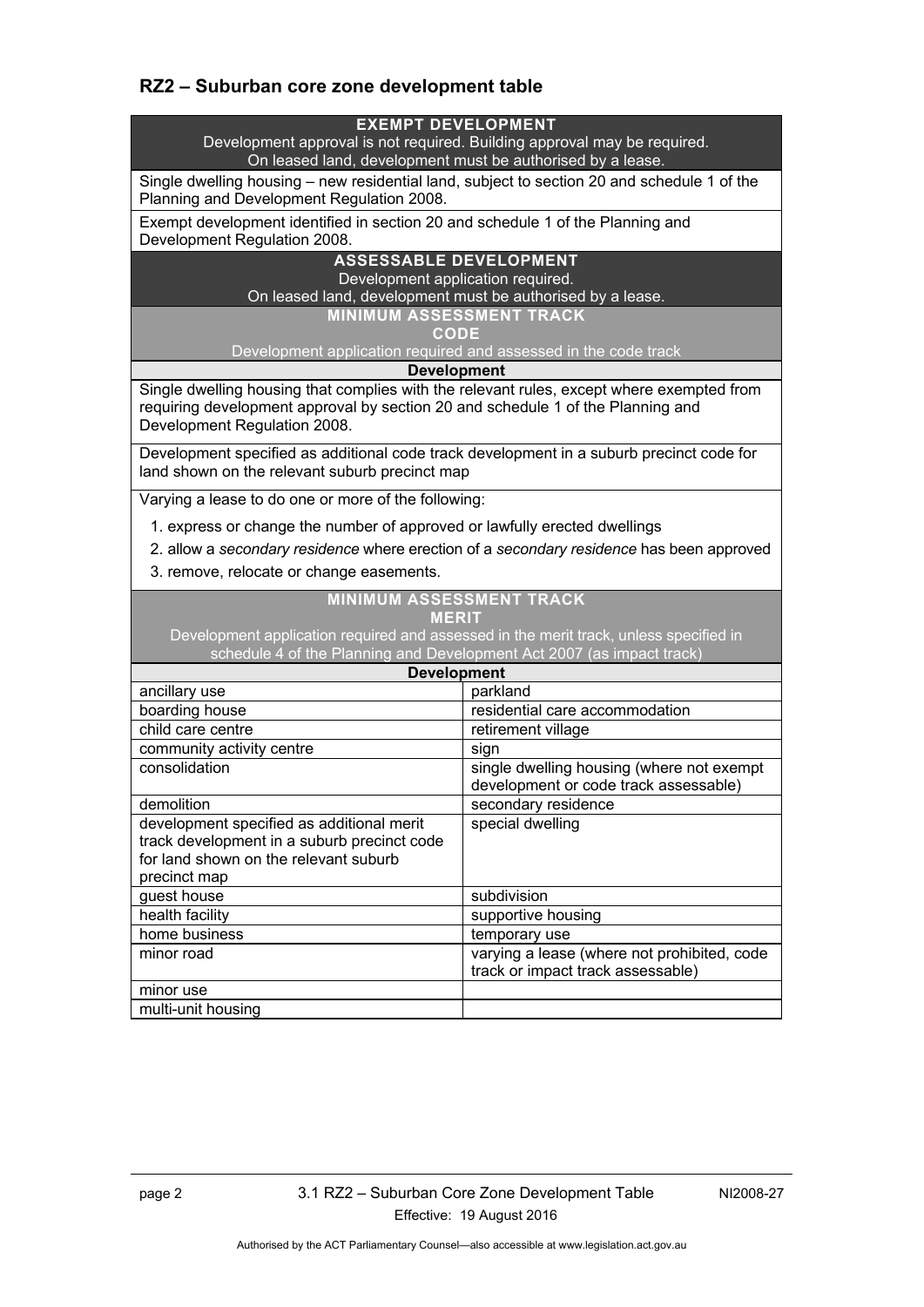| Development application required and assessed in the impact track                                                                                                 |                                                                                                                    |  |
|-------------------------------------------------------------------------------------------------------------------------------------------------------------------|--------------------------------------------------------------------------------------------------------------------|--|
| Development that is not:<br>1.                                                                                                                                    |                                                                                                                    |  |
|                                                                                                                                                                   | a. Exempt, code track or merit track development (see section 132 of the<br>Planning and Development Act 2007); or |  |
| Prohibited development, other than development that is permitted under s137 of<br>b.<br>the Planning and Development Act 2007.                                    |                                                                                                                    |  |
| Development specified in schedule 4 of the Planning and Development Act 2007 and<br>2.<br>not listed as a prohibited use in this table.                           |                                                                                                                    |  |
| 3.<br>Development that is authorised by a lease and listed as a prohibited use in this table.                                                                     |                                                                                                                    |  |
| Development declared under section 124 or section 125 of the Planning and<br>4.<br>Development Act 2007 and not listed as a prohibited development in this table. |                                                                                                                    |  |
| 5.                                                                                                                                                                | Varying a lease to add a use assessable under the impact track.                                                    |  |
| <b>PROHIBITED DEVELOPMENT</b>                                                                                                                                     |                                                                                                                    |  |
| Development listed below is prohibited development except where it is listed elsewhere in                                                                         |                                                                                                                    |  |
| this development table.                                                                                                                                           |                                                                                                                    |  |
| agriculture                                                                                                                                                       | liquid fuel depot                                                                                                  |  |
| airport                                                                                                                                                           | mining industry                                                                                                    |  |
| animal care facility                                                                                                                                              | mobile home park                                                                                                   |  |
| animal husbandry                                                                                                                                                  | motel                                                                                                              |  |
| aquatic recreation facility                                                                                                                                       | municipal depot                                                                                                    |  |
| bulk landscape supplies                                                                                                                                           | nature conservation area                                                                                           |  |
| business agency                                                                                                                                                   | offensive industry                                                                                                 |  |
| car park                                                                                                                                                          | office                                                                                                             |  |
| caretakers residence                                                                                                                                              | outdoor recreation facility                                                                                        |  |
| caravan park/camping ground                                                                                                                                       | overnight camping area                                                                                             |  |
| cemetery                                                                                                                                                          | pedestrian plaza                                                                                                   |  |
| civic administration                                                                                                                                              | place of assembly                                                                                                  |  |
| club                                                                                                                                                              | place of worship                                                                                                   |  |
| communications facility                                                                                                                                           | plant and equipment hire establishment                                                                             |  |
| community theatre                                                                                                                                                 | plantation forestry                                                                                                |  |
| commercial accommodation unit                                                                                                                                     | produce market                                                                                                     |  |
| corrections facility                                                                                                                                              | public agency                                                                                                      |  |
| craft workshop                                                                                                                                                    | public transport facility                                                                                          |  |
| cultural facility                                                                                                                                                 | railway use                                                                                                        |  |
| defence installation                                                                                                                                              | recyclable materials collection                                                                                    |  |
| development specified as additional                                                                                                                               | recycling facility                                                                                                 |  |
| prohibited development in a suburb precinct                                                                                                                       |                                                                                                                    |  |
| code for land shown on the relevant suburb                                                                                                                        |                                                                                                                    |  |
| precinct map                                                                                                                                                      |                                                                                                                    |  |
| drink establishment                                                                                                                                               | religious associated use                                                                                           |  |
| drive-in cinema                                                                                                                                                   | restaurant                                                                                                         |  |
| educational establishment                                                                                                                                         | sand and gravel extraction                                                                                         |  |
| emergency services facility                                                                                                                                       | scientific research establishment                                                                                  |  |
| farm tourism                                                                                                                                                      | serviced apartment                                                                                                 |  |
| freight transport facility                                                                                                                                        | service station                                                                                                    |  |
| funeral parlour                                                                                                                                                   | <b>SHOP</b>                                                                                                        |  |
| general industry                                                                                                                                                  | stock/sale yard                                                                                                    |  |
| group or organised camp                                                                                                                                           | store                                                                                                              |  |
| hazardous industry                                                                                                                                                | tourist facility                                                                                                   |  |

**MINIMUM ASSESSMENT TRACK IMPACT**